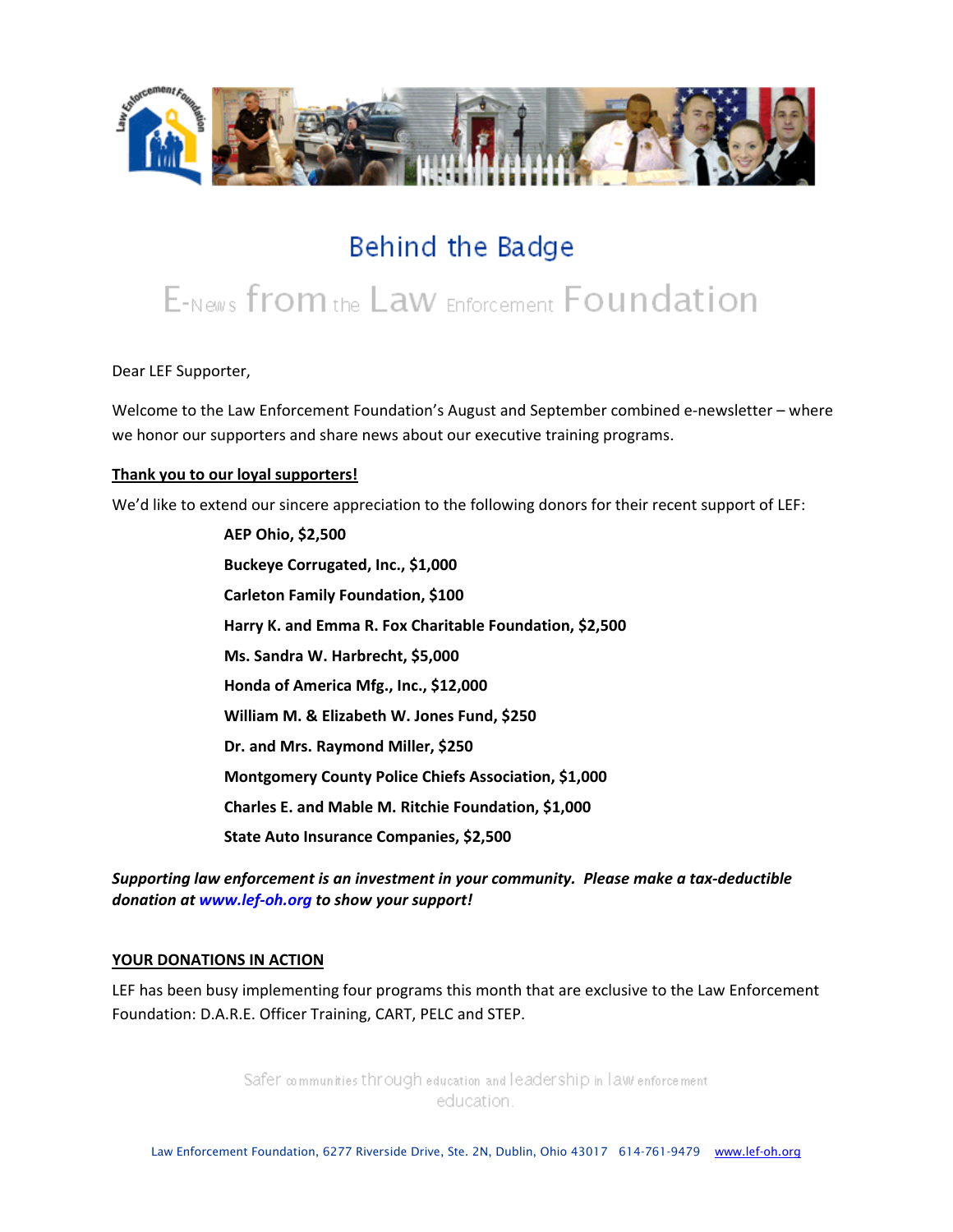## **D.A.R.E. Officer Training (DOT) Class 62 and New D.A.R.E. Middle School Program Launched**

Recently, D.A.R.E. America began a nationwide implementation of its new middle school substance abuse prevention curriculum, entitled *keepin' it REAL (kiR)*. The acronym REAL represents the strategy for resolving a difficult situation: **R**efuse, **E**xplain, **A**void, and **L**eave. Nineteen Ohio officers will participate in the D.A.R.E. Officer Training, beginning September 20 with graduation on October 1. Successful completion of this training will certify the officer to teach the kiR curriculum, and other D.A.R.E. curriculum, to students throughout Ohio.

kiR is a science‐ and evidence‐ based series of 10 lessons, which has been adopted and updated through collaboration between Penn State University and D.A.R.E. American, and is listed on the National Registry of Evidence‐based Programs and Practices (NREPP). Proven effective in reducing alcohol, tobacco, and marijuana use, the curriculum uses a combination narrative and performance framework with complementary videos to teach critical thinking, communication, relationship, and problem solving skills.

The keepin' it REAL curriculum works because it…

- Reflects "youth culture" how adolescents think, communicate, and relate to others. It's...
	- $\checkmark$  "Kid-centric" from kids...to kids...through kids.
	- $\checkmark$  Engaging REAL kids are featured in videos delivering the message.
- Helps students develop:
	- $\checkmark$  Critical thinking Assessing risks and making informed decisions.
	- $\checkmark$  Communication skills Developing resistance and assertiveness skills.
	- $\checkmark$  Relationship skills Appreciating social norms and developing support networks.
- Employs a peer-narrated, student-centered, and interactive approach to learning by using videos and prompting discussion facilitate by D.A.R.E. certified instructors.
- Relies upon specially selected and trained law enforcement professionals to consistently deliver effective and engaging lessons.
- Features DVD presentations that are adapted for urban, suburban and rural communities.
- Has been proven effective in changing norms and beliefs about drug abuse.

*The Law Enforcement Foundation (LEF) is the only training center for the certification of Drug Abuse Resistance Education (D.A.R.E.) officers in Ohio. If you are interested in sponsoring the D.A.R.E. Officer Training (DOT) program or a DOT student, please contact Donna Braxton at [donna.braxton@oacp.org](mailto:donna.braxton@oacp.org) or 614‐761‐4630.*

## **Child Abduction Response Team (CART) Training:**

Ohio Child Abduction Response Team (CART) is a cutting‐edge, real‐time network of specially trained individuals from various agencies, jurisdictions, and disciplines who are prepared to dispatch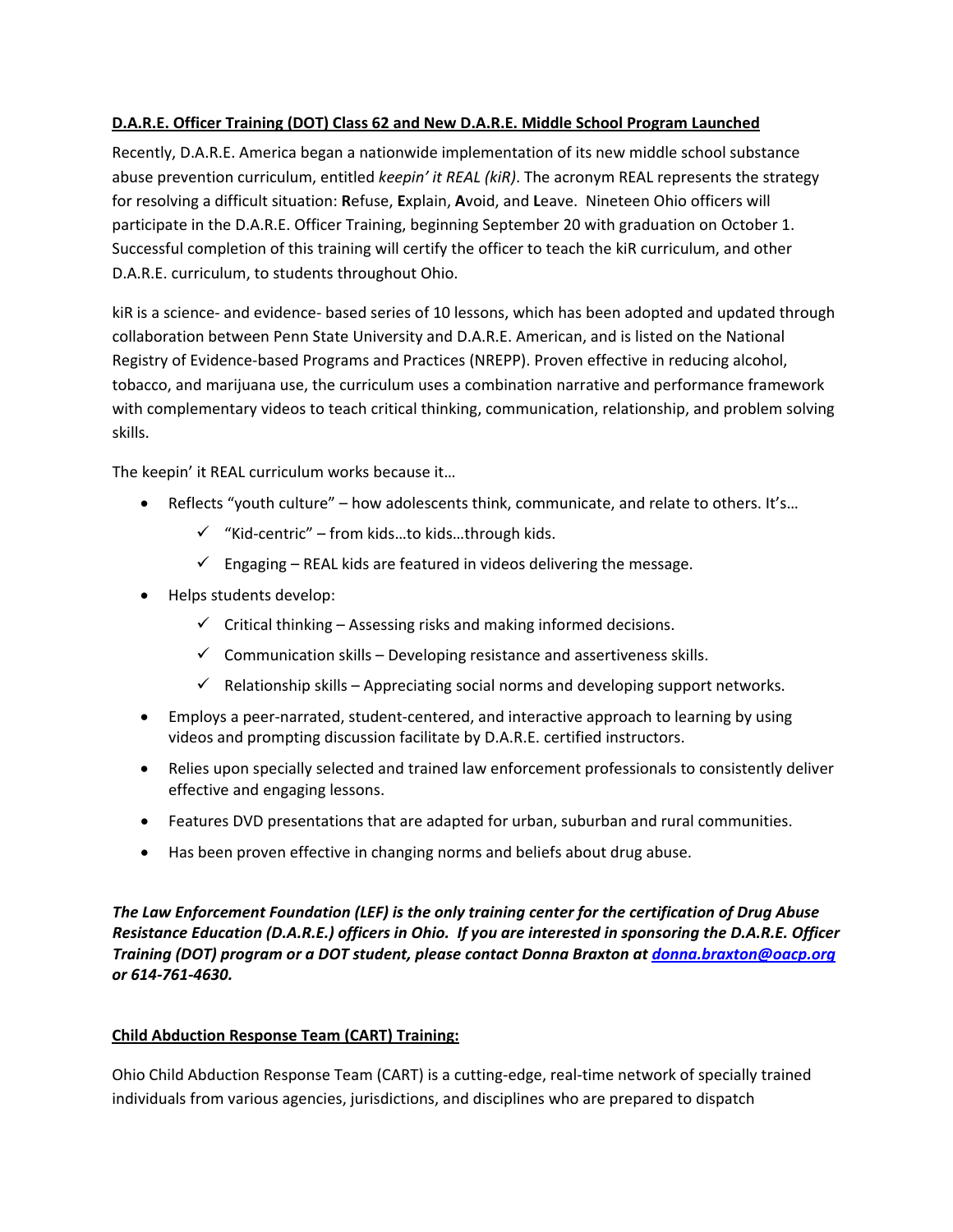immediately in the event of a missing child in Ohio. While the majority of children are returned safely, of those that are not, statistics prove that 44% are murdered within the first hour, and 74% within the first three hours. Over half (65%) of children are abducted within 200 feet of their homes. As most police officers do not receive comprehensive missing‐child training, CART provides that critical training to law enforcement and other agencies in responding to the rare, but frightening, reality of an abducted child.

The Law Enforcement Foundation has several CART trainings scheduled in the upcoming months, including three trainings that will take place in September. Over 60 individuals will participate in this training that will cover the following topics: an Overview of CART, Investigative Strategies, and Major Case Management.

Ohio CART is one of the programs that is exclusive to the Law Enforcement Foundation. If you are *interested in sponsoring a CART Training, please contact Donna Braxton at [donna.braxton@oacp.org](mailto:donna.braxton@oacp.org) or 614‐761‐4630.*

## **Police Executive Leadership College (PELC) Class 57**

The Law Enforcement Foundation would like to welcome our 29 attendees to the Police Executive Leadership College (PELC) Class 57! Part of our Police Executive Leadership and Management Training series, PELC is an intensive course presenting key executive leadership topics and how to practically apply leadership concepts. PELC is a three-month program wherein the intervals between the one-week sessions provide time for reading assignments, writing papers, and immediately applying leadership concepts covered in class to their respective departments. It is an intensive learning experience focused on leadership skills vital to long term personal success and change in the organization… both for the benefit of the community. We wish these officers well in their successful completion of this leadership training course.

This is one of the programs that is exclusive to the Law Enforcement Foundation. If you are interested *in sponsoring the PELC program or a student of PELC, please contact Donna Braxton at [donna.braxton@oacp.org](mailto:donna.braxton@oacp.org) or 614‐761‐4630.*

#### **Supervisor Training and Education Program (STEP) Class VII**

On September 20, 25 Ohio law enforcement officers began this intense First Line Supervisor course that trains officers to understand and know how to change their orientation from doing things as an individual to the recognition that supervisors work through others. It teaches leadership principles so they may lead their teams, respond to crises from a manger's perspective, and to help them adapt to responding to the public as a manager. The goal of STEP is to develop newly promoted officers, or about to be promoted officers, into highly effective first line supervisors with the competency skills necessary to lead and supervise in a high performance organization. Over the course of three intense sessions,